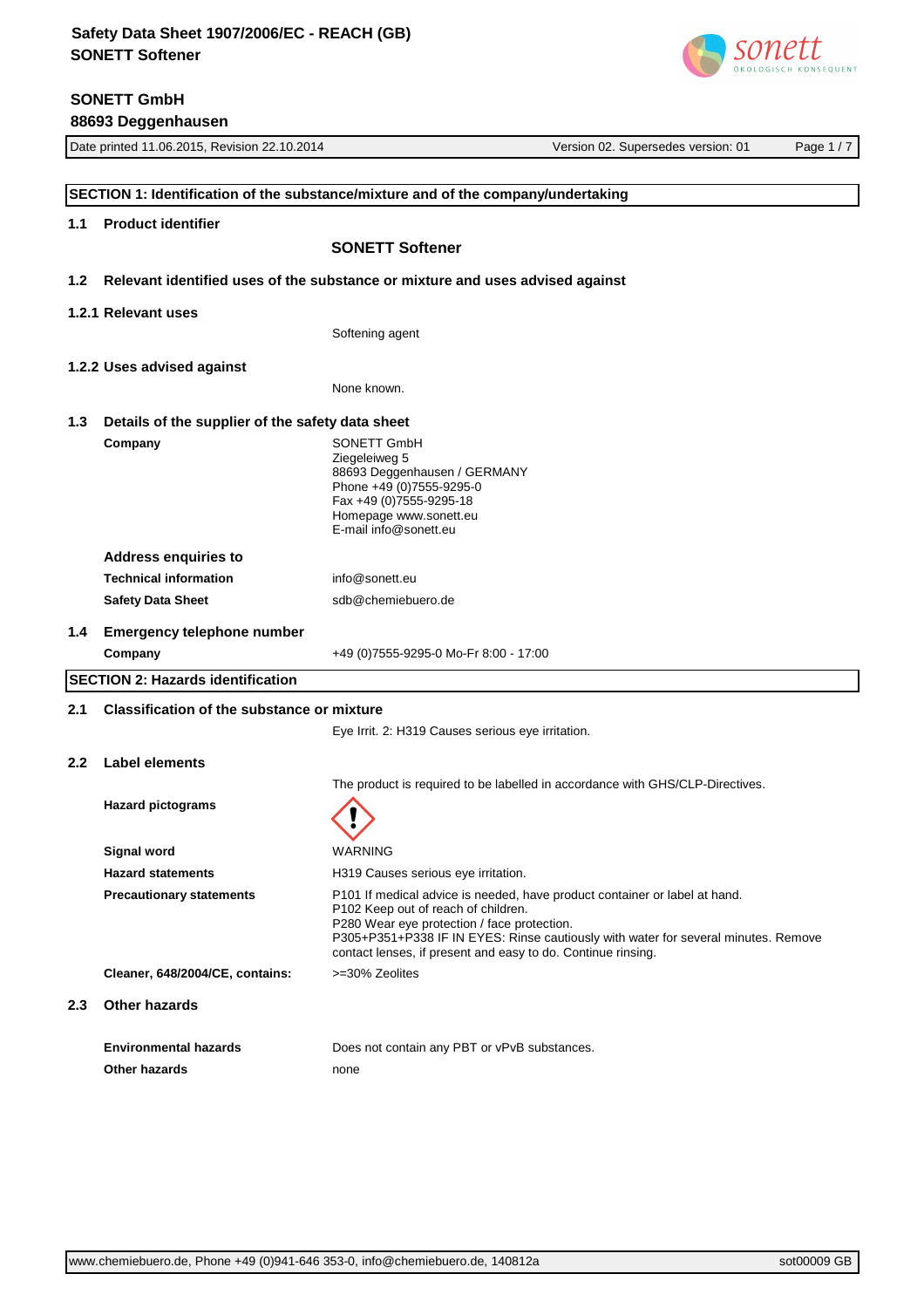# **SONETT GmbH 88693 Deggenhausen**

Date printed 11.06.2015, Revision 22.10.2014 Version 02. Supersedes version: 01 Page 2 / 7

# **SECTION 3: Composition / Information on ingredients Product-type: The product is a mixture.** Range [%] Substance  $1 - 20$ GHS/CLP: Eye Irrit. 2: H319 Sodium carbonate CAS: 497-19-8, EINECS/ELINCS: 207-838-8, EU-INDEX: 011-005-00-2 **Comment on component parts** Substances of Very High Concern - SVHC: substances are not contained or are below 0,1%. For full text of H-statements: see SECTION 16. **SECTION 4: First aid measures 4.1 Description of first aid measures General information** Take off contaminated clothing and wash before reuse. **Inhalation** Ensure supply of fresh air. In the event of symptoms seek medical treatment. **Skin contact Notable 2015** When in contact with the skin, clean with soap and water. Consult a doctor if skin irritation persists. **Eye contact Exercise 20** Rinse cautiously with water for several minutes. Remove contact lenses, if present and easy to do. Continue rinsing. If eye irritation persists: Get medical advice/attention. **Ingestion** Supply with medical care. Do not induce vomiting. Rinse out mouth and give plenty of water to drink. **4.2 Most important symptoms and effects, both acute and delayed** Irritant effects **4.3 Indication of any immediate medical attention and special treatment needed** Treat symptomatically. **SECTION 5: Fire-fighting measures 5.1 Extinguishing media Suitable extinguishing media** Product itself is non-combustible. Fire extinguishing method of surrounding areas must be considered. **Extinguishing media that must not be used** Full water jet. **5.2 Special hazards arising from the substance or mixture** In the event of fire the following can be released: Carbon monoxide (CO). **5.3 Advice for firefighters** Use self-contained breathing apparatus. Fire residues and contaminated firefighting water must be disposed of in accordance within the local regulations. **SECTION 6: Accidental release measures 6.1 Personal precautions, protective equipment and emergency procedures** Forms slippery surfaces with water. **6.2 Environmental precautions**

Do not discharge into the drains/surface waters/groundwater.

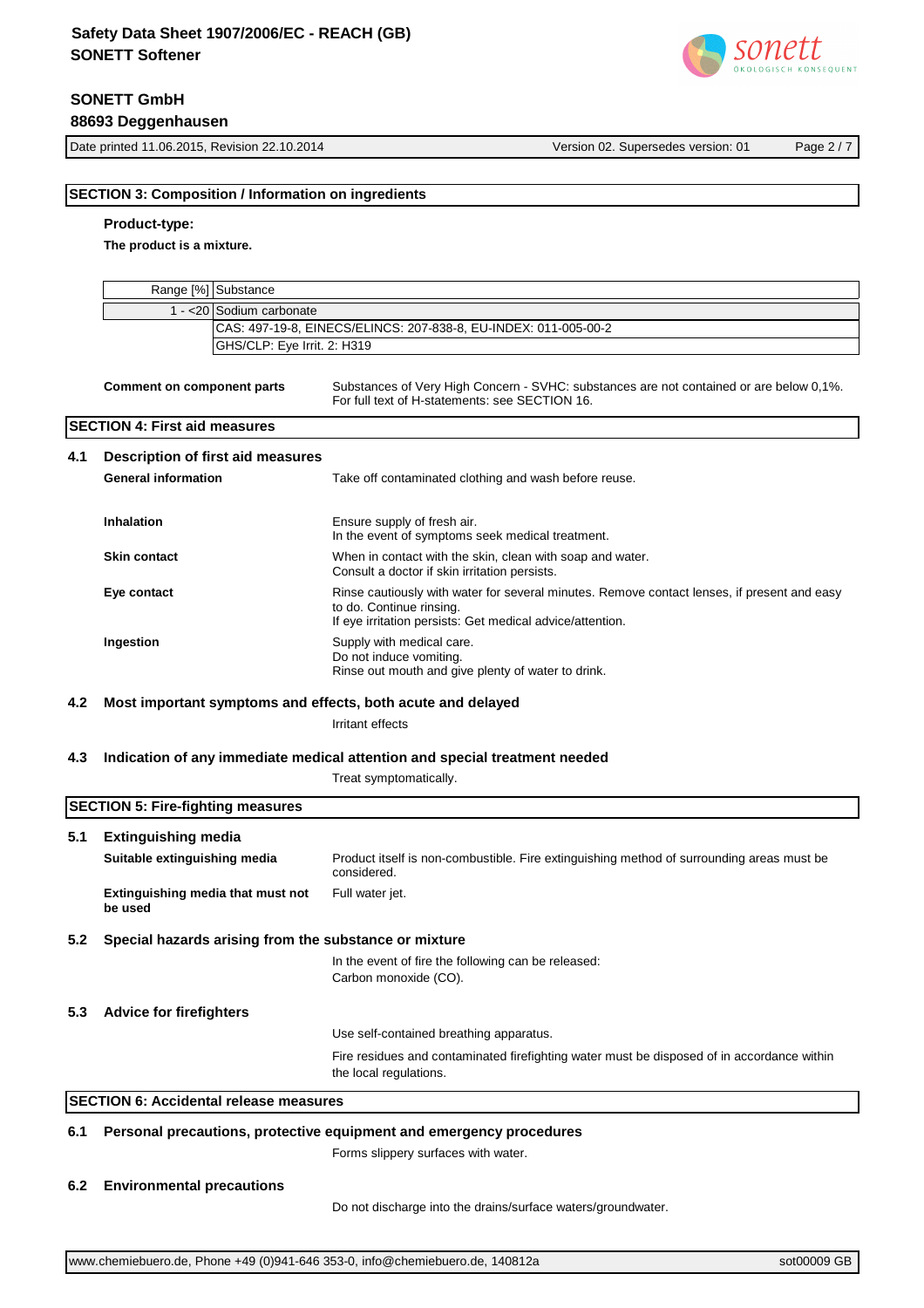**SONETT GmbH**



|     | 88693 Deggenhausen                                                    |                                                                                                                                                       |          |
|-----|-----------------------------------------------------------------------|-------------------------------------------------------------------------------------------------------------------------------------------------------|----------|
|     | Date printed 11.06.2015, Revision 22.10.2014                          | Version 02. Supersedes version: 01                                                                                                                    | Page 3/7 |
|     |                                                                       |                                                                                                                                                       |          |
| 6.3 | Methods and material for containment and cleaning up                  |                                                                                                                                                       |          |
|     |                                                                       | Take up mechanically.<br>Avoid raising dust.<br>Flush away residues with water.<br>Dispose of absorbed material in accordance within the regulations. |          |
| 6.4 | Reference to other sections                                           |                                                                                                                                                       |          |
|     |                                                                       | See SECTION 8+13                                                                                                                                      |          |
|     | <b>SECTION 7: Handling and storage</b>                                |                                                                                                                                                       |          |
| 7.1 | <b>Precautions for safe handling</b>                                  |                                                                                                                                                       |          |
|     |                                                                       | Avoid the formation and deposition of dust.<br>Provide vacuuming if dust raised.                                                                      |          |
|     |                                                                       | Use barrier skin cream.<br>Wash hands before breaks and after work.                                                                                   |          |
| 7.2 | Conditions for safe storage, including any incompatibilities          |                                                                                                                                                       |          |
|     |                                                                       | Keep only in original container.<br>Prevent penetration into the ground.                                                                              |          |
|     |                                                                       | Do not store together with oxidizing agents.<br>Do not store together with food and animal food/diet.                                                 |          |
|     |                                                                       | Keep container in a well-ventilated place.<br>Keep container tightly closed.<br>Store in a dry place.                                                 |          |
| 7.3 | Specific end use(s)                                                   |                                                                                                                                                       |          |
|     |                                                                       | See product use, SECTION 1.2                                                                                                                          |          |
|     | <b>SECTION 8: Exposure controls / personal protection</b>             |                                                                                                                                                       |          |
| 8.1 | <b>Control parameters</b>                                             |                                                                                                                                                       |          |
|     | Ingredients with occupational<br>exposure limits to be monitored (GB) |                                                                                                                                                       |          |
|     |                                                                       | not applicable                                                                                                                                        |          |
|     |                                                                       |                                                                                                                                                       |          |
| 8.2 | <b>Exposure controls</b><br>Additional advice on system design        | Ensure adequate ventilation on workstation.                                                                                                           |          |
|     |                                                                       | To pay attention to dust limit value (ACGHI-2011: 10 mg/m <sup>3</sup> particle inhalable; 3 mg/m <sup>3</sup><br>particle respirable).               |          |
|     | Eye protection                                                        | Safety glasses.                                                                                                                                       |          |
|     | <b>Hand protection</b>                                                | Butyl rubber, >120 min (EN 374).<br>The details concerned are recommendations. Please contact the glove supplier for further<br>information.          |          |
|     | <b>Skin protection</b>                                                | Not required under normal conditions.                                                                                                                 |          |
|     | Other                                                                 | Avoid contact with eyes and skin.<br>Do not inhale dust.                                                                                              |          |
|     | <b>Respiratory protection</b>                                         | Not required under normal conditions.                                                                                                                 |          |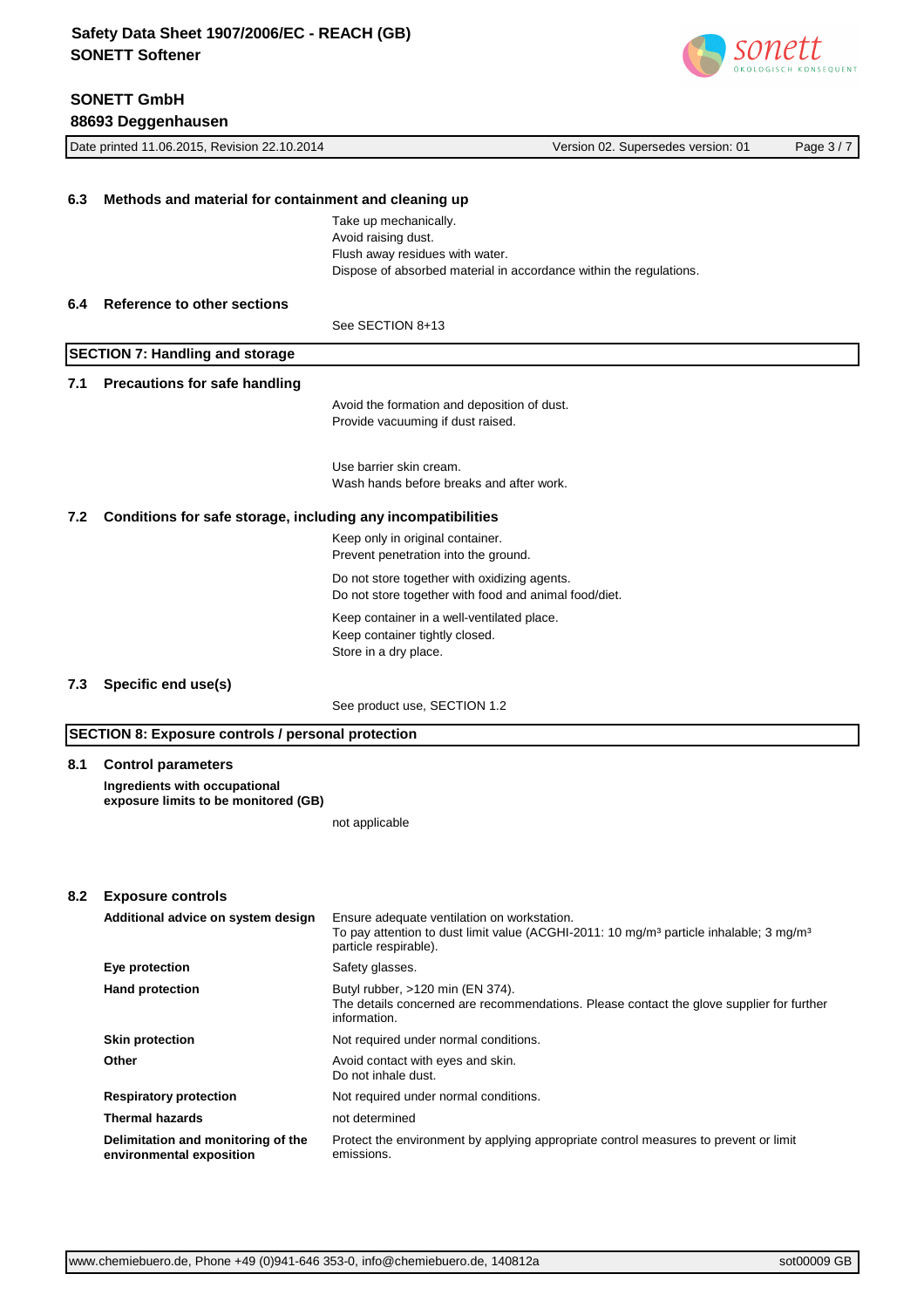# **SONETT GmbH 88693 Deggenhausen**

Date printed 11.06.2015, Revision 22.10.2014 Version 02. Supersedes version: 01 Page 4 / 7



| <b>SECTION 9: Physical and chemical properties</b> |                                                       |                                   |  |
|----------------------------------------------------|-------------------------------------------------------|-----------------------------------|--|
| 9.1                                                | Information on basic physical and chemical properties |                                   |  |
|                                                    | Form                                                  | granules                          |  |
|                                                    | Color                                                 | white                             |  |
|                                                    | Odor                                                  | odourless                         |  |
|                                                    | <b>Odour threshold</b>                                | not determined                    |  |
|                                                    | pH-value                                              | 9,5 - 10,5 (5 %) Aqueous solution |  |
|                                                    | pH-value [1%]                                         | not determined                    |  |
|                                                    | <b>Boiling point [°C]</b>                             | not applicable                    |  |
|                                                    | Flash point [°C]                                      | not applicable                    |  |
|                                                    | Flammability (solid, gas) [°C]                        | not applicable                    |  |
|                                                    | Lower explosion limit                                 | not applicable                    |  |
|                                                    | <b>Upper explosion limit</b>                          | not applicable                    |  |
|                                                    | <b>Oxidizing properties</b>                           | no                                |  |
|                                                    | Vapour pressure/gas pressure [kPa]                    | not applicable                    |  |
|                                                    | Density [g/ml]                                        | not determined                    |  |
|                                                    | Bulk density [kg/m <sup>3</sup> ]                     | $600 - 650$                       |  |
|                                                    | Solubility in water                                   | partially soluble                 |  |
|                                                    | Partition coefficient [n-octanol/water]               | not determined                    |  |
|                                                    | <b>Viscosity</b>                                      | not applicable                    |  |
|                                                    | Relative vapour density determined<br>in air          | not applicable                    |  |
|                                                    | <b>Evaporation speed</b>                              | not applicable                    |  |
|                                                    | Melting point [°C]                                    | not determined                    |  |
|                                                    | Autoignition temperature [°C]                         | not determined                    |  |
|                                                    | Decomposition temperature [°C]                        | not applicable                    |  |
| 9.2                                                | <b>Other information</b>                              |                                   |  |

none

# **SECTION 10: Stability and reactivity**

#### **10.1 Reactivity**

No dangerous reactions known if used as directed.

# **10.2 Chemical stability**

The product is stable under standard conditions.

#### **10.3 Possibility of hazardous reactions**

Reactions with strong oxidizing agents.

# **10.4 Conditions to avoid**

See SECTION 7

# **10.5 Incompatible materials**

Strong oxidizing agent.

## **10.6 Hazardous decomposition products**

No hazardous decomposition products known.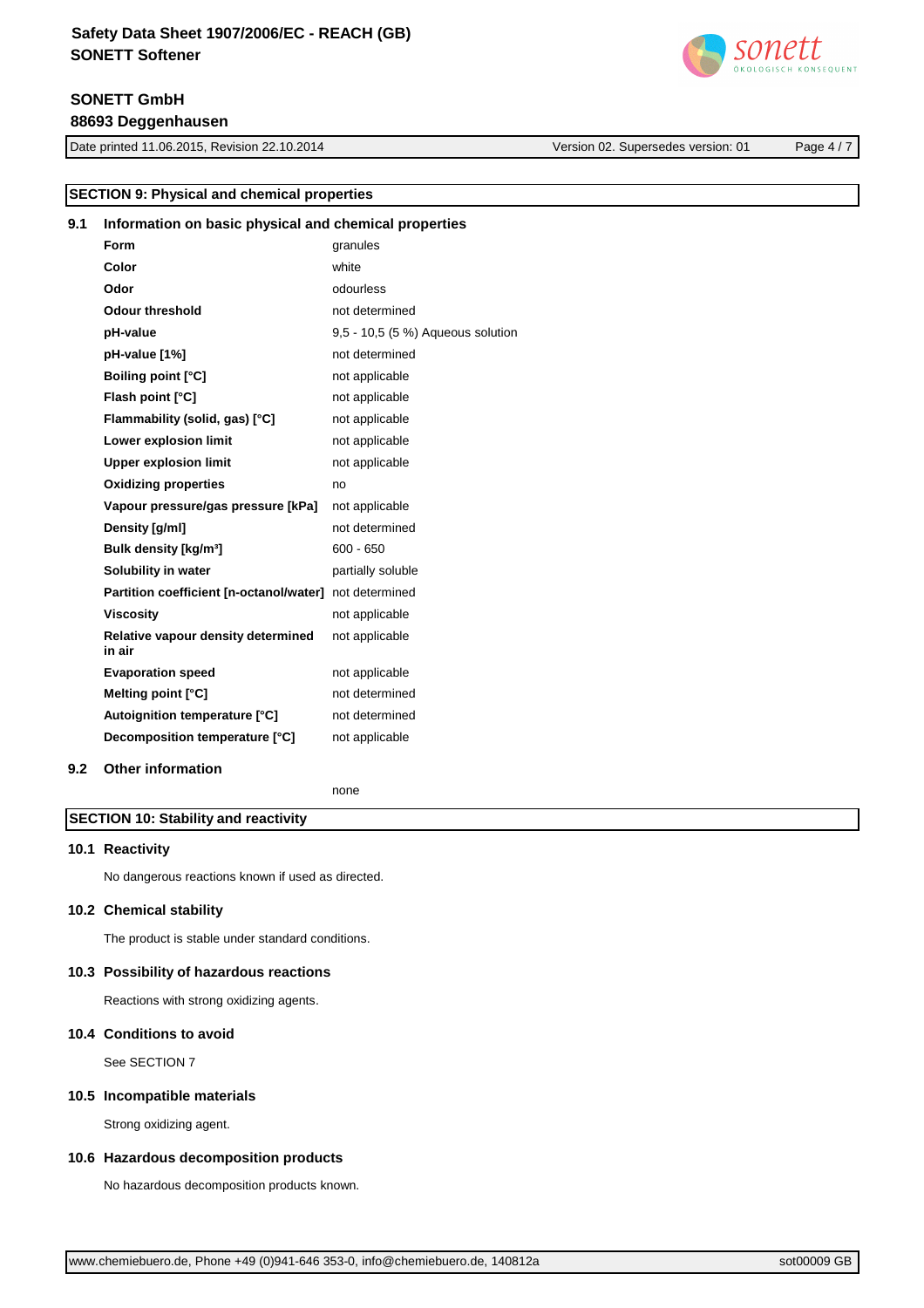# **SONETT GmbH**

**88693 Deggenhausen**

Date printed 11.06.2015, Revision 22.10.2014 Version 02. Supersedes version: 01 Page 5 / 7

# **SECTION 11: Toxicological information**

#### **11.1 Information on toxicological effects**

# **Acute toxicity**

| Range [%] Substance                              |
|--------------------------------------------------|
| 1 - <20 Sodium carbonate, CAS: 497-19-8          |
| LD50, oral, Rat: 4090 mg/kg (IUCLID).            |
| LC50, inhalative, Rat: 5750 mg/l 2 h (OECD 403). |

| Serious eye damage/irritation                                                              | not determined                                                                                                                                                                                                                                        |  |
|--------------------------------------------------------------------------------------------|-------------------------------------------------------------------------------------------------------------------------------------------------------------------------------------------------------------------------------------------------------|--|
| Skin corrosion/irritation                                                                  | not determined                                                                                                                                                                                                                                        |  |
| Respiratory or skin sensitisation                                                          | not determined                                                                                                                                                                                                                                        |  |
| Specific target organ toxicity -<br>single exposure                                        | not determined                                                                                                                                                                                                                                        |  |
| Specific target organ toxicity -<br>repeated exposure                                      | not determined                                                                                                                                                                                                                                        |  |
| <b>Mutagenicity</b>                                                                        | There is no evidence of any mutagenic effects.                                                                                                                                                                                                        |  |
| <b>Reproduction toxicity</b><br>There is no evidence of any reproductive toxicity effects. |                                                                                                                                                                                                                                                       |  |
| There is no evidence of any carcinogenic effects.<br>Carcinogenicity                       |                                                                                                                                                                                                                                                       |  |
| <b>General remarks</b>                                                                     |                                                                                                                                                                                                                                                       |  |
|                                                                                            | Toxicological data of complete product are not available.<br>The toxicity data listed pertaining to the ingredients are intended for those working in the<br>medicinal professions, experts for occupational health and safety and toxicologists. The |  |

# **SECTION 12: Ecological information**

# **12.1 Toxicity**

| .                                        |                                                      |
|------------------------------------------|------------------------------------------------------|
| Range [%] Substance                      |                                                      |
| 1 - < 20 Sodium carbonate, CAS: 497-19-8 |                                                      |
|                                          | LC50, (96h), Lepomis macrochirus: 300 mg/l (IUCLID). |
|                                          | EC50, (48h), Daphnia magna: 265 mg/l (IUCLID).       |

toxicity data pertaining to the ingredients were supplied by the manufacturers of raw materials.

# **12.2 Persistence and degradability**

| <b>Behaviour in environment</b><br>compartments | not determined                |
|-------------------------------------------------|-------------------------------|
| Behaviour in sewage plant                       | not determined                |
| <b>Biological degradability</b>                 | No surfactants are contained. |

#### **12.3 Bioaccumulative potential**

No information available.

# **12.4 Mobility in soil**

No information available.

#### **12.5 Results of PBT and vPvB assessment**

Based on all available information not to be classified as PBT or vPvB respectively.

# **12.6 Other adverse effects**

Ecological data of complete product are not available. The toxicity data pertaining to the ingredients were supplied by the manufacturers of raw materials.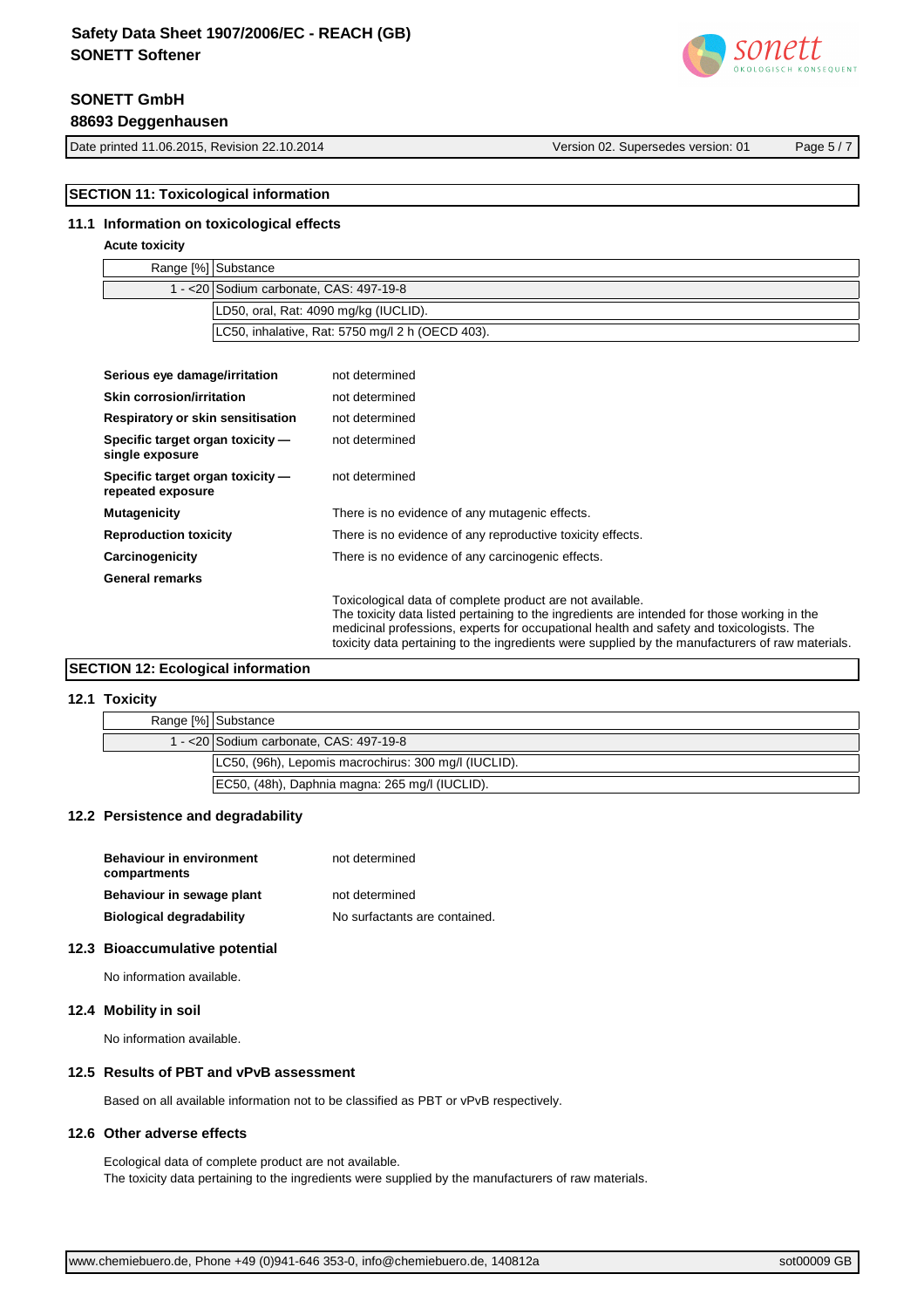# **SONETT GmbH 88693 Deggenhausen**

Date printed 11.06.2015, Revision 22.10.2014 Version 02. Supersedes version: 01 Page 6 / 7

# **SECTION 13: Disposal considerations**

## **13.1 Waste treatment methods**

Waste material must be disposed of in accordance with the Directive on waste 2008/98/EC as well as other national and local regulations. It is not possible to determine a waste code for this product in accordance with the European Waste Catalogue (EWC) since it is only possible to classify it according to how it is used by the customer. The waste code is to be determined within the EU in liaison with the waste-disposal operator.

## **Product**

|                         | Coordinate disposal with the authorities if necessary.<br>For recycling, consult manufacturer.                                 |
|-------------------------|--------------------------------------------------------------------------------------------------------------------------------|
| Waste no. (recommended) | 200129*                                                                                                                        |
| Contaminated packaging  |                                                                                                                                |
|                         | Uncontaminated packaging may be taken for recycling.<br>Packaging that cannot be cleaned should be disposed of as for product. |
| Waste no. (recommended) | 150110*                                                                                                                        |

# **SECTION 14: Transport information**

#### **14.1 UN number**

See SECTION 14.2 in accordance with UN shipping name

#### **14.2 UN proper shipping name**

| Transport by land according to<br><b>ADR/RID</b> | NO DANGEROUS GOODS |
|--------------------------------------------------|--------------------|
| Inland navigation (ADN)                          | NO DANGEROUS GOODS |

**Marine transport in accordance with**  NOT CLASSIFIED AS "DANGEROUS GOODS" **IMDG**

**Air transport in accordance with IATA** NOT CLASSIFIED AS "DANGEROUS GOODS"

# **14.3 Transport hazard class(es)**

See SECTION 14.2 in accordance with UN shipping name

# **14.4 Packing group**

See SECTION 14.2 in accordance with UN shipping name

#### **14.5 Environmental hazards**

See SECTION 14.2 in accordance with UN shipping name

## **14.6 Special precautions for user**

Relevant information under SECTION 6 to 8.

## **14.7 Transport in bulk according to Annex II of MARPOL and the IBC Code**

not applicable